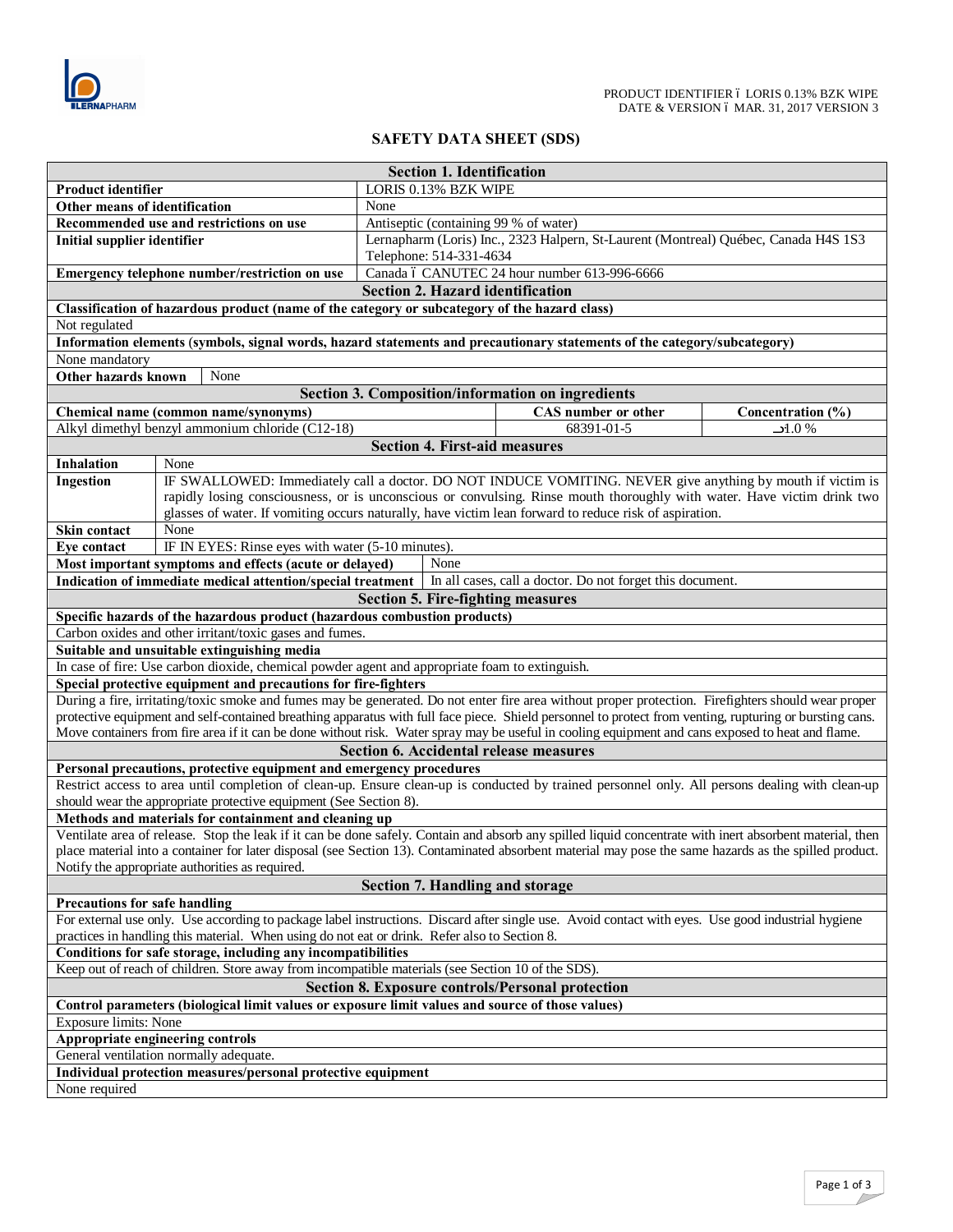

## **SAFETY DATA SHEET (SDS)**

| <b>Section 9. Physical and chemical properties</b>                                                                                          |              |                                              |                                         |                  |  |  |  |
|---------------------------------------------------------------------------------------------------------------------------------------------|--------------|----------------------------------------------|-----------------------------------------|------------------|--|--|--|
| Appearance, physical state/colour                                                                                                           | Clear liquid |                                              | Vapour pressure                         | Not available    |  |  |  |
| Odour                                                                                                                                       |              | Characteristic                               | Vapour density                          | Heavier than air |  |  |  |
| <b>Odour threshold</b>                                                                                                                      |              | Not available                                | <b>Relative density</b>                 | 1.0              |  |  |  |
| pH                                                                                                                                          |              | Not available                                | <b>Solubility</b>                       | Soluble          |  |  |  |
| Melting/freezing point                                                                                                                      |              | Not available                                | Partition coefficient - n-octanol/water | Not available    |  |  |  |
| Initial boiling point/range                                                                                                                 |              | Not available                                | <b>Auto-ignition temperature</b>        | Not available    |  |  |  |
| <b>Flash point</b>                                                                                                                          |              | Not available                                | <b>Decomposition temperature</b>        | Not available    |  |  |  |
| <b>Evaporation rate</b>                                                                                                                     |              | Not available                                | <b>Viscosity</b>                        | Not available    |  |  |  |
| <b>Flammability (solids and gases)</b>                                                                                                      |              | Not available                                | <b>VOC</b>                              | Not available    |  |  |  |
| Upper and lower flammability/explosive limits                                                                                               |              | Not available                                | Other                                   | None known       |  |  |  |
|                                                                                                                                             |              |                                              |                                         |                  |  |  |  |
| Section 10. Stability and reactivity                                                                                                        |              |                                              |                                         |                  |  |  |  |
| Reactivity                                                                                                                                  |              |                                              |                                         |                  |  |  |  |
| Does not react under the recommended storage and handling conditions prescribed.                                                            |              |                                              |                                         |                  |  |  |  |
| <b>Chemical stability</b>                                                                                                                   |              |                                              |                                         |                  |  |  |  |
| Stable under the recommended storage and handling conditions prescribed.                                                                    |              |                                              |                                         |                  |  |  |  |
| <b>Possibility of hazardous reactions</b>                                                                                                   |              |                                              |                                         |                  |  |  |  |
| None                                                                                                                                        |              |                                              |                                         |                  |  |  |  |
| Conditions to avoid (static discharge, shock or vibration)                                                                                  |              |                                              |                                         |                  |  |  |  |
| None                                                                                                                                        |              |                                              |                                         |                  |  |  |  |
| <b>Incompatible materials</b>                                                                                                               |              |                                              |                                         |                  |  |  |  |
| Oxidizing materials; etc.                                                                                                                   |              |                                              |                                         |                  |  |  |  |
| <b>Hazardous decomposition products</b>                                                                                                     |              |                                              |                                         |                  |  |  |  |
| None known                                                                                                                                  |              |                                              |                                         |                  |  |  |  |
|                                                                                                                                             |              | <b>Section 11. Toxicological information</b> |                                         |                  |  |  |  |
| Information on the likely routes of exposure (inhalation, ingestion, skin and eye contact)                                                  |              |                                              |                                         |                  |  |  |  |
| Causes very mild eye irritation.                                                                                                            |              |                                              |                                         |                  |  |  |  |
| Symptoms related to the physical, chemical and toxicological characteristics                                                                |              |                                              |                                         |                  |  |  |  |
| None                                                                                                                                        |              |                                              |                                         |                  |  |  |  |
| Delayed and immediate effects (chronic effects from short-term and long-term exposure)                                                      |              |                                              |                                         |                  |  |  |  |
| Skin Sensitization ó No data available; Respiratory Sensitization ó No data available; Germ Cell Mutagenicity ó No data available;          |              |                                              |                                         |                  |  |  |  |
| Carcinogenicity ó No ingredient listed by IARC, ACGIH, NTP or OSHA Reproductive Toxicity ó No data available; Specific Target Organ         |              |                                              |                                         |                  |  |  |  |
| Toxicity ô Single Exposure ó No data available; Specific Target Organ Toxicity ô Repeated Exposure ó No data available; Aspiration Hazard ó |              |                                              |                                         |                  |  |  |  |
| No data available; Health Hazards Not Otherwise Classified ó No data available.                                                             |              |                                              |                                         |                  |  |  |  |
| Numerical measures of toxicity (ATE; $LD_{50}$ & $LC_{50}$ )                                                                                |              |                                              |                                         |                  |  |  |  |
| No data available                                                                                                                           |              |                                              |                                         |                  |  |  |  |
| ATE not available in this document.                                                                                                         |              |                                              |                                         |                  |  |  |  |
|                                                                                                                                             |              |                                              |                                         |                  |  |  |  |
|                                                                                                                                             |              | <b>Section 12. Ecological information</b>    |                                         |                  |  |  |  |
| Ecotoxicity (aquatic and terrestrial information)                                                                                           |              | No data available                            |                                         |                  |  |  |  |
| Persistence and degradability                                                                                                               |              | No data available                            |                                         |                  |  |  |  |
| <b>Bioaccumulative potential</b>                                                                                                            |              | No bioaccumulation is to be expected.        |                                         |                  |  |  |  |
| <b>Mobility</b> in soil                                                                                                                     |              | No data available                            |                                         |                  |  |  |  |
| Other adverse effects                                                                                                                       |              | No data available                            |                                         |                  |  |  |  |
| <b>Section 13. Disposal considerations</b>                                                                                                  |              |                                              |                                         |                  |  |  |  |
| Information on safe handling for disposal/methods of disposal/contaminated packaging                                                        |              |                                              |                                         |                  |  |  |  |
| Dispose of contents/container into safe container in accordance with local, regional or national regulations.                               |              |                                              |                                         |                  |  |  |  |
| <b>Section 14. Transport information</b>                                                                                                    |              |                                              |                                         |                  |  |  |  |
| UN number; Proper shipping name; Class(es); Packing group (PG) of the TDG Regulations                                                       |              |                                              |                                         |                  |  |  |  |
| Not regulated                                                                                                                               |              |                                              |                                         |                  |  |  |  |
| UN number; Proper shipping name; Class(es); Packing group (PG) of the IMDG (maritime)                                                       |              |                                              |                                         |                  |  |  |  |
| Not regulated                                                                                                                               |              |                                              |                                         |                  |  |  |  |
| UN number; Proper shipping name; Class(es); Packing group (PG) of the IATA (air)                                                            |              |                                              |                                         |                  |  |  |  |
| Not regulated                                                                                                                               |              |                                              |                                         |                  |  |  |  |
|                                                                                                                                             |              |                                              |                                         |                  |  |  |  |
| Special precautions (transport/conveyance)                                                                                                  |              | None                                         |                                         |                  |  |  |  |
| Environmental hazards (IMDG or other)                                                                                                       |              | None                                         |                                         |                  |  |  |  |
| Bulk transport (usually more than 450 L in capacity)                                                                                        |              | Possible                                     |                                         |                  |  |  |  |